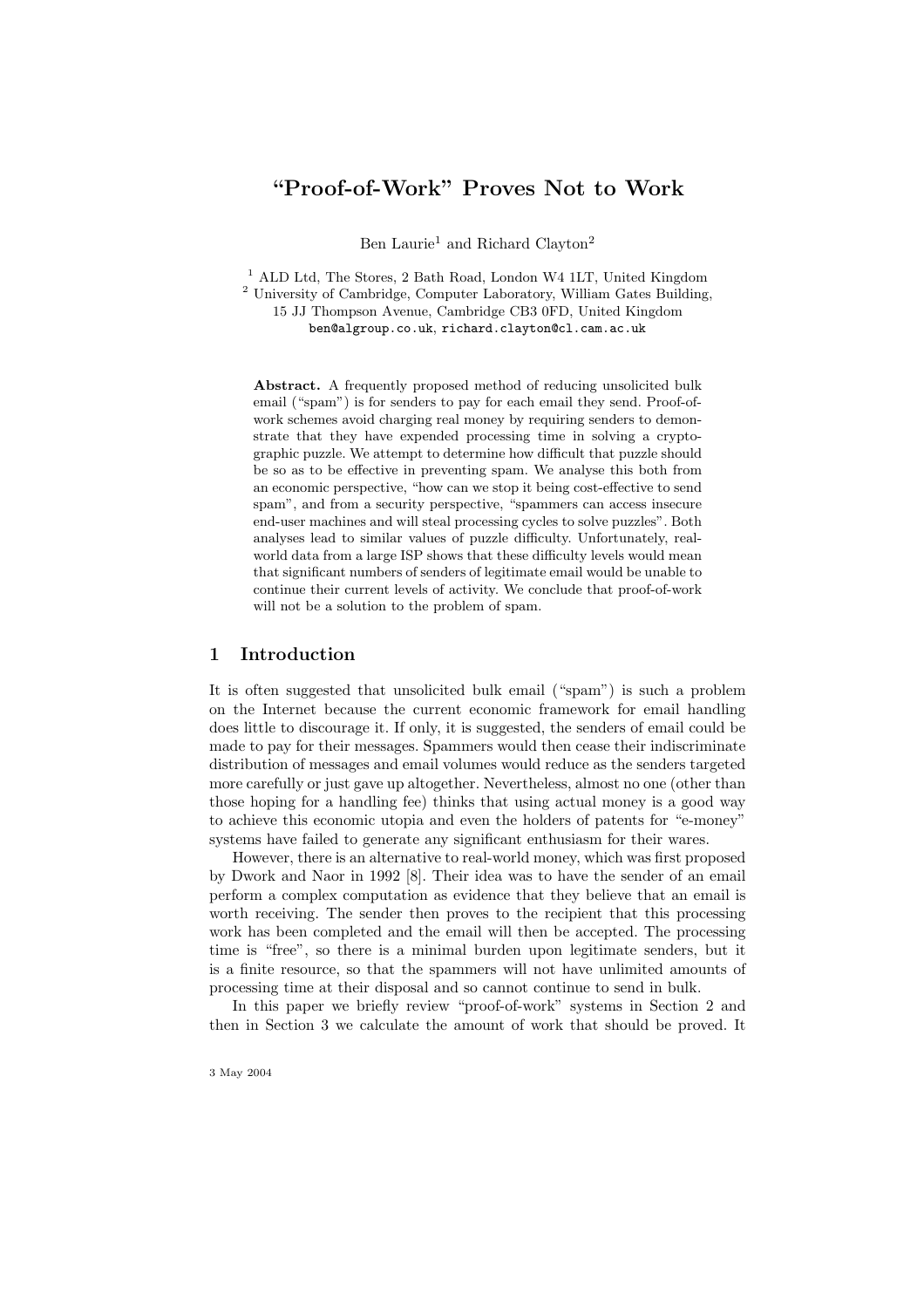is inherent in a proof-of-work puzzle that it should take some time to compute and this will inevitably delay the sending of legitimate email. This paper seeks to answer the crucial question "how much time?". We present data on current email sending activity, which gives us sufficient figures to propose some values. In Section 4 we examine some real-world data to see how variability in actual usage of email fits in with the average case we have calculated. These calculations, developed here for the first time, show that it is currently impossible to discourage spammers sufficiently by means of a "proof-of-work" system without having an unacceptable impact on legitimate senders of email.

### 2 Proof-of-Work Systems

Dwork and Naor's 1992 scheme proposed a central authority that would hold a secret key, but decentralised systems would be far more practical on today's Internet. The most widely known proof-of-work system is Back's independently invented "hashcash" [1] which requires the sender to produce a string whose cryptographic hash starts with a certain number of zeroes<sup>1</sup>. An important property of the hashcash puzzle (and all proof-of-work puzzles) is that they are very expensive to solve, but it is comparatively cheap to verify the solution.

In order to tie the hashcash puzzle to a particular email, some parts of the string that must be produced are the email recipient address, a timestamp and a nonce. These preset values ensure that a puzzle solution is only valid for a particular destination and checks can be made to ensure that the solution is relatively recently constructed and has not been presented to the recipient before. The hashcash scheme is immune to "man-in-the-middle" attacks, whereby an innocent user is fooled into computing values for the benefit of another.

Proof-of-work puzzles have not been restricted to email, but have also been proposed for metering visits to websites [10], providing incentives in peer-topeer systems [20], mitigating distributed denial-of-service attacks [17] and rate limiting TCP connections [15]. Jakobsson and Juels [14] considerably extend this list of potential usages. Wherever these systems are using proof-of-work as a way of limiting the abilities of the bad guys, the type of analysis we provide in this paper will be relevant.

It has always been an acknowledged problem with proof-of-work schemes that the amount of processing power available to particular users can vary enormously. Work that might take 10 seconds on a 3GHz Pentium could take an hour or more on a Palm Pilot. To address this problem, Dwork et al. [9] have recently proposed puzzles that rely on accessing large amounts of random access memory. Because memory speeds do not vary nearly as much as CPU speeds, these have far more constant performance across different machines – a factor of only four between slowest and fastest is claimed.

Finally, it should be noted that whilst most of the proposed proof-of-work schemes do not perform a useful calculation, Jakobsson and Juels [14] suggest

<sup>&</sup>lt;sup>1</sup> In fact, the original version called for two hashes with the same initial bit-string  $-$  a single hash starting with zeroes was a recent improvement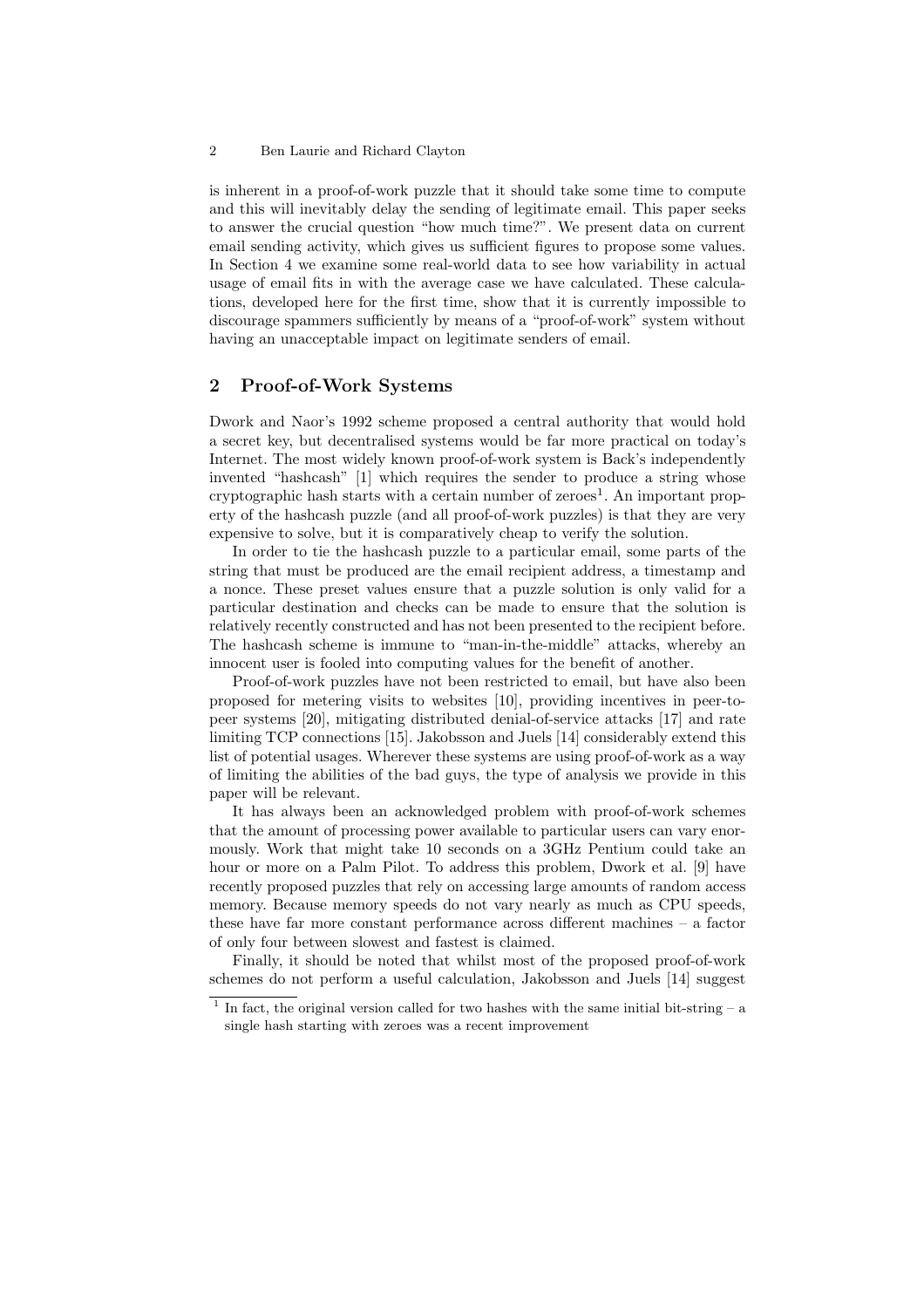the term "Bread Pudding Protocol" for any system whereby the results can be re-used for another purpose. Where this is occurring, this might make environmentalists feel slightly happier about the amount of power that is being consumed for no directly valuable purpose.

# 3 How Much Work Should You Prove?

We assume that the goal of introducing a proof-of-work system is to reduce the amount of spam the average person receives to below some fraction, S, of their legitimate email. Independent "consumer" testing of the best commercial spam filtering solutions shows that they currently achieve an  $S$  of 0.06 [22], but if one is going to rebuild the email infrastructure to incorporate proof-of-work one might hope to reduce S to 0.01 ( $1\%$  of email is spam) or, given the significant effort and disruption involved in such a rebuilding enterprise, 0.001 (just one email in a thousand).

First of all, we need to know how much legitimate email each person receives. Radicati estimated [18] that, as of November 2003,  $5.7 \times 10^{10}$  emails are sent per day and quote a figure of  $5.13 \times 10^8$  email users on the Internet using  $9.02 \times 10^8$ email accounts. These numbers are growing rapidly: three months later [19] Radicati were estimating  $5.74 \times 10^8$  users. Clearly these numbers are only estimates, but they are in line with those quoted by various other research organisations.

At the same time, November 2003, Brightmail were estimating that 56% of all email was spam [5] (other filtering companies give other figures, but in the same general range). This means that the daily total was  $3.2 \times 10^{10}$  spam and  $2.5 \times 10^{10}$  legitimate emails. Dividing this down by the population figure, we can see that each email user received, on average, about 50 legitimate and about 60 spam emails per day.

However, for our purposes, it is of more interest to consider computers rather than people since it is these computers that actually do the work that is to be proved. The Internet Domain Survey [13] provides an estimate of  $2.3 \times 10^8$  hosts by counting how many systems have DNS entries. This means, given the figures above, that each machine is used by 2.5 people (and hence, on average, sends about 125 real emails). This figure of 125 is probably an overestimate, because we have ignored machines that are not directly connected to the Internet. We could address this inaccuracy by considering statistics on sales of PCs, firewalls or even Ethernet cards, but since we're about to make another sweeping generalisation we need not pick at this figure too hard.

We have assumed that the sending of legitimate email is equally distributed amongst all the Internet's users. This is the "best-case scenario" where the effort of providing proof-of-work falls equally upon everyone. However there is an obvious exception to this. A great deal of email is part of a "mailing list", viz: one email is sent to a "list exploder", which then distributes the email to many list subscribers. Since it is clearly impractical to calculate proof-of-work for each recipient of a mailing list, we assume that the original sender does a proof-ofwork for delivery to the exploder and the recipients delegate the checking and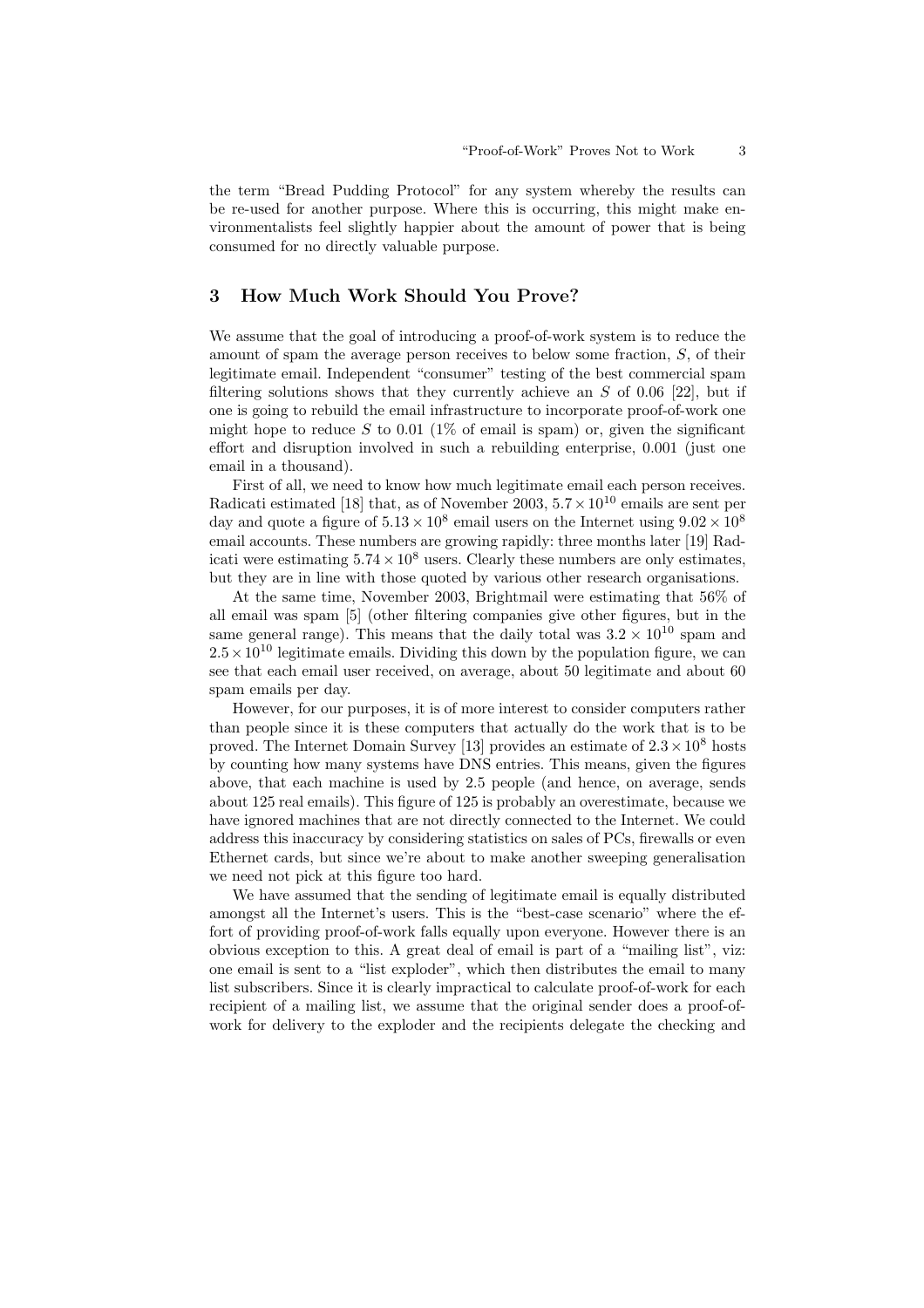accept everything they are sent. Although the need to do this delegation may be obvious for community lists where everyone can contribute their email opinions, where the information flow is entirely one way (for example, a cinema's weekly 'What's On' summary), it may be less obvious to recipients that delegation is necessary. In this latter case the use of distributed trust systems, such as IronPort's "Bonded Sender" system [2] may have a rôle to play.

We were unable to locate any published data for mailing list volumes, for any type of list. Therefore we examined data for incoming email at a large (200,000 customer) ISP in the United Kingdom and counted (after a spam filtering stage) the volume attributable to senders who sent email to more than ten or more customers. We estimate that the proportion of non-spam email that is some kind of mailing list email is currently about 40%. Hence, assuming that the rest of the email is evenly distributed, this leaves us with a final average of about 75 legitimate non-list emails being sent by each host per day.

Therefore, an overview of our task is that we wish to set a cost of each proofof-work of  $C$  so that it is possible to send an average of 75 emails per day whilst limiting the total amount of spam to  $S \times 2.5 \times 10^{10}$  per day, for a value of S of at most 0.01 and preferably much less. However, we must also allow for the variable speed of hosts at solving puzzles, adjust for the amount of time that hosts are switched on (not necessarily online) per day and, since the 75 is only an average, allow for considerable variation in the amount being sent.

#### 3.1 The Economic Approach

The classic method of estimating  $C$  is to express it in money terms and compare it with the profit for each spam email. Goodman and Rounthwaite [12] provide a survey of how much professional spammers charge for sending emails. They give examples from 0.03 to 0.001 cents per email, and one might deduce from their information that below 0.005 cents is only marginally profitable.

If we assume a standard spam-capable PC unit (no monitor is needed) costs around \$500 and will last for a thousand days (almost 3 years), then the marginal cost per day is 50 cents. It will also cost about another 25 cents per day in electricity (120 watts, 8.5 cents/kWh). Spam emails are generally small, so the cost of connectivity can be amortised away over many machines. Hence, with a total cost of 75 cents each day, the spammer can cover these costs by sending  $15,000$  emails per 24 hours at  $0.005$  cents each. Therefore, C must be set so that each calculation takes at least 5.8 seconds. Naturally, using special-purpose hardware (e.g. FPGAs) instead of standard PCs could well reduce the cost per email of creating the proof-of-work, and therefore proportionately increase C.

Although spamming operations can be highly automated, the spammer will wish to be paid for their labour. If they were in the business full-time they might be looking for at least \$100/day (c. \$30K/annum) and if they operated 100 machines (a \$50K investment) they'd be looking to clear 100 cents/day per machine over and above the running costs. Viz: they'd be looking to send 35,000 emails per 24 hours per machine at 0.005 cents each, (i.e.: 3.5 million emails per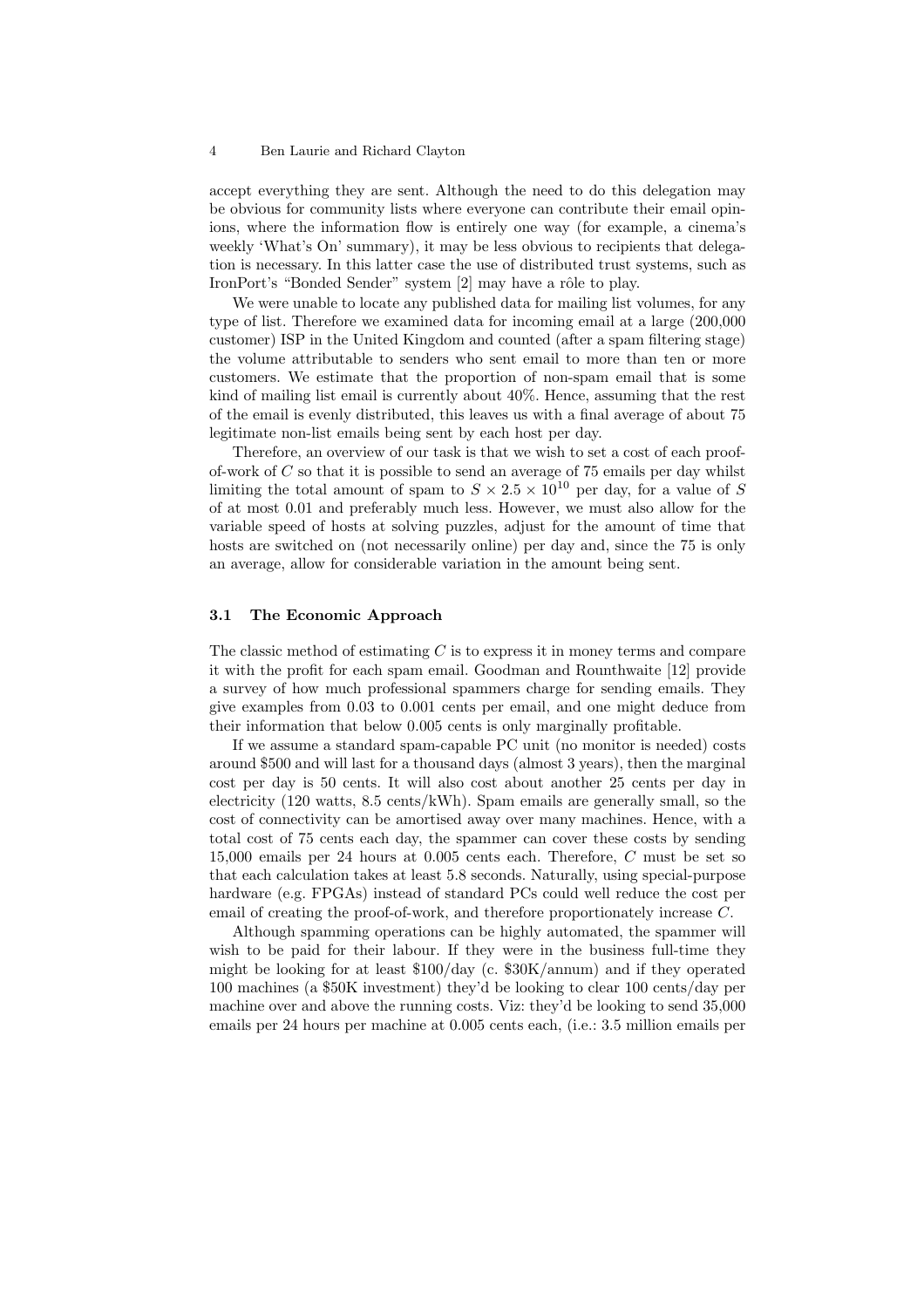day – a quite plausible number: in April 2004, Scott Richter is reported to be sending  $50 - 250$  million messages a day, charging  $0.02$  cents each [3]).

According to Goodman and Rounthwaite's pricing survey, spammers used to charge as much as 0.1 cents per email. If the result of deploying proof-ofwork systems were to be that the price returned to this amount then it would be necessary to restrict the spammer to 1,750 emails per day, by setting the calculation time to at least 50 seconds.

The price that spammers can charge the advertisers that use their service will depend on how cost-effective spam is, which will depend upon the response rate that is achieved. Figures for response rates to legitimate "opt-in" email show responses to sales promotions varying from 0.7% to 1.6% over time [24]. Actual figures for response rates to spam emails are rare, although there is a lot of "what if" speculation. In 2002 the Wall Street Journal [16] gave real-world examples of spam response rates of 0.013% and 0.0023%. If the rate per email did indeed return to 0.1 cents then at a 0.0023% response rate then advertisers would need to be selling goods with a profit margin of at least \$4.35. This is not implausible: mortgage leads are worth \$50, cellphone sales about \$85 and there are examples of companies selling fake medicines worth \$2.50 for \$59.95 [7].

Hence we would suggest that a price of 0.1 cents per email could return, especially if the senders of spam were to improve response rates by learning lessons in presentation from legitimate marketers. Thus we must look to restrict spammers to just 1,750 emails per day per machine. Of course this would also limit legitimate senders to the same level of sending. Since, as we calculated above, the average machine will only need to send about 75 emails, this gives some "headroom" for legitimate activity, but – when one starts to consider variations in sending activity and differences in puzzle-solving speeds – not all that much.

Unfortunately, this method of estimating  $C$  does not give much insight into the value of  $S$  (how much spam will continue to arrive). The difficulty is that the effect will be to suppress the least profitable forms of spam and we have no idea what proportion this might be. However, if spam is more convincingly presented, or the spammer can make a profit from not only emailing but owning other parts of the supply chain, then it will certainly not be possible to raise  $C$ enough to have an impact without starting to affect legitimate email.

#### 3.2 The Free CPU Approach

A more realistic approach is to realise that spammers will not necessarily be purchasing their own hardware. Because email traffic from their own machines is now widely blocked, they relay a great deal of their spam via poorly administered third-party machines. In the past, insecure email servers were exploited. Today, it is far more likely that an incorrectly configured HTTP or SOCKS proxy will be used to access an email server that trusts the insecure machine. On a typical day in February 2004, the SORBS DNS Blocklist [23] listed 960,000 open HTTP proxies and 1,200,000 open SOCKS proxies. Most could be used to relay email.

A more recent development has been for spammers to take over (or " $0wn$ " in hacker parlance) the machines. Many recent viruses have carried a payload that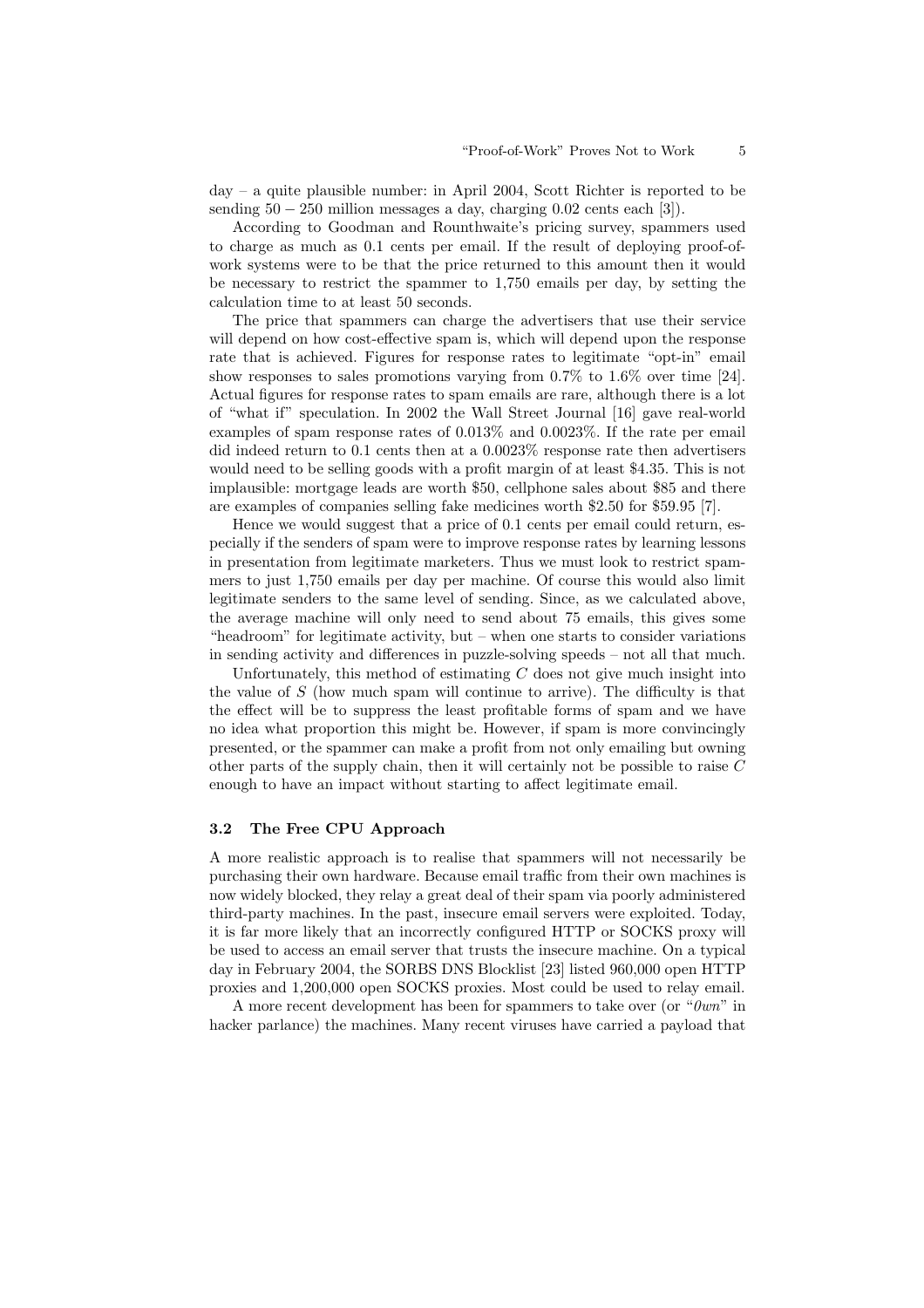would allow a remote person to control the infected machine. ICSA Labs gives a 2003 figure for virus infections in medium to large US companies of 108 machines per thousand per year [4], but virus protection differs markedly in other sectors. Estimates of global virus infection rates seem to be little more than guesses, but in late January 2004 MyDoom.a was reported by F-Secure to have infected a million machines with NAI putting it at half that figure. At the large UK ISP already mentioned one customer in 200 was infected by MyDoom – logs of their outgoing email tripped pattern recognition heuristics [6] – and this rate would scale to 1.1 million machines across the whole Internet.

At present, infections by mass-mailing viruses such as MyDoom are relatively easy for third parties to detect. The systems send out lots of copies of the virus, which will be reported by recipients or may be detected by ISP systems. A virus where many of the infected machines just kept quiet, and calculated "proof-ofwork" results for others, would be invisible to third parties. It would also be invisible to the machine owner if the appropriate steps were taken to keep the calculations at a lower operating system priority than other tasks, the approach used for background calculations by systems such as SETI@home [21]. Hence, undetectability will allow a large number of machines to be  $\theta$ *wned.* 

If we assume that spammers switched all of their email to these 0wned machines (each gaining control of a suitable proportion) then, to maintain November 2003 sending rates, a pool of a million machines would have to send 32,000 emails each per day. This value is consistent with the UK ISP's currently observed average number of emails sent by exploited machines of 21,000 per day.

If we require  $S$  to be 0.01, for example, then we need to reduce the amount of spam sent to 250 emails per day, with a value for C of 346 seconds, not a long way from the figure we arrived at using the economic argument above. Of course, if the spammers manage to  $\theta w n$  more than a million machines, or we require  $S$  to be 0.001, then  $C$  must be increased accordingly.

### 4 So What Might Be Practical?

We examined logging data from the large UK ISP for those customers who use the outbound "smarthost" (about 50,000 on this particular weekday). We excluded the one customer being actively exploited by a spammer and the four infected by a virus; and also the 145 with configuration problems that caused email to loop continuously. Counts were made of the number of emails sent with particular SMTP "MAIL FROM" settings (which can be, to a first approximation, assumed to map to different individual senders using different individual machines). The cumulative frequency of total emails sent is plotted in Figure 1.

As can be seen, although 93.5% of machines sent less than the global average of 75 emails per day, the distribution has a very long tail. In particular, at the values calculated above of 1,750 and 250 emails per day, a proof-of-work scheme would prevent legitimate activity by 0.13% and 1.56% of customers respectively. Some of these will be operating mailing lists and may not need to provide proofof-work, but other eBusiness systems will surely be caught.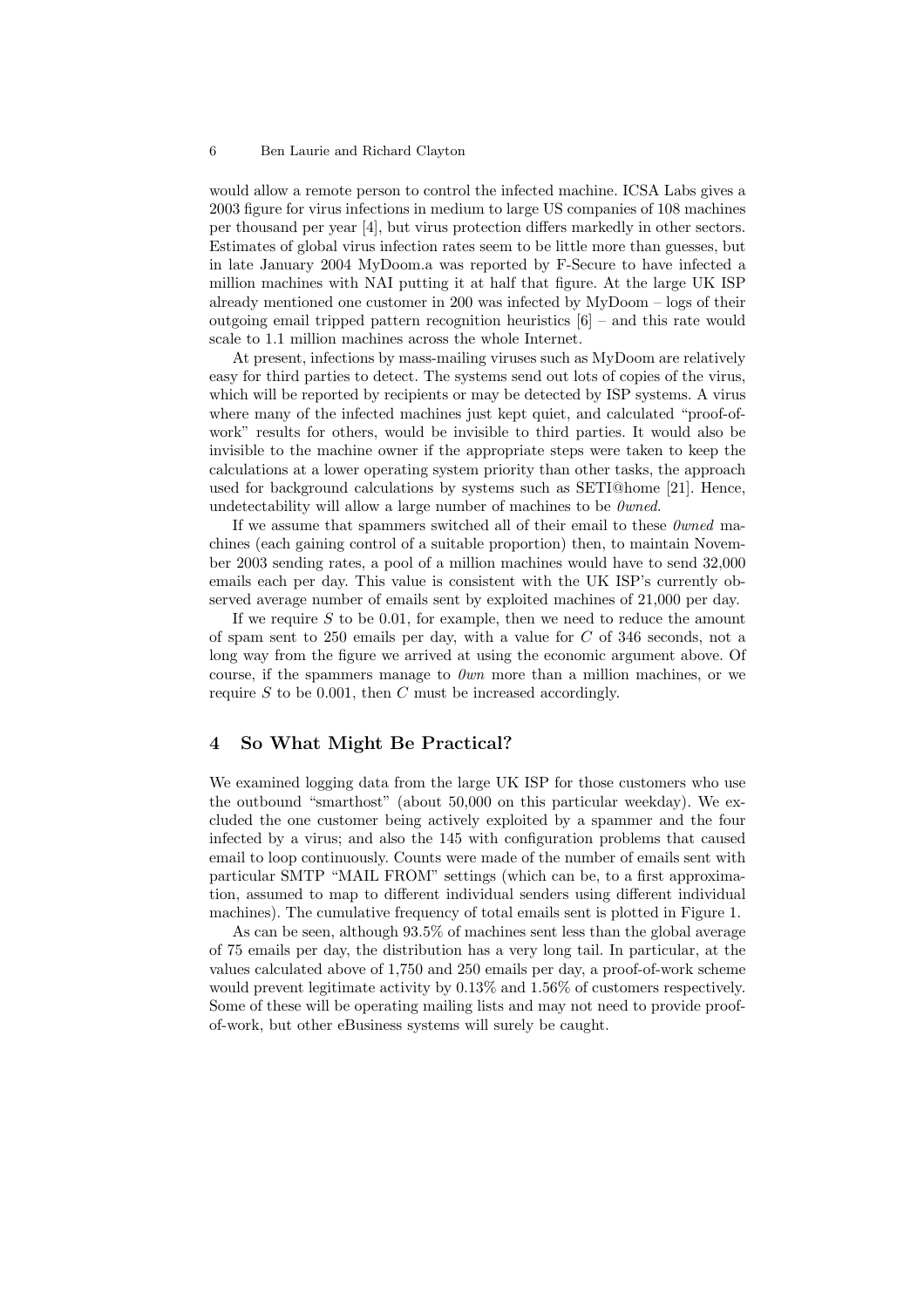

Fig. 1. Senders of  $x$  emails per day



Fig. 2. Senders of  $x$  emails per hour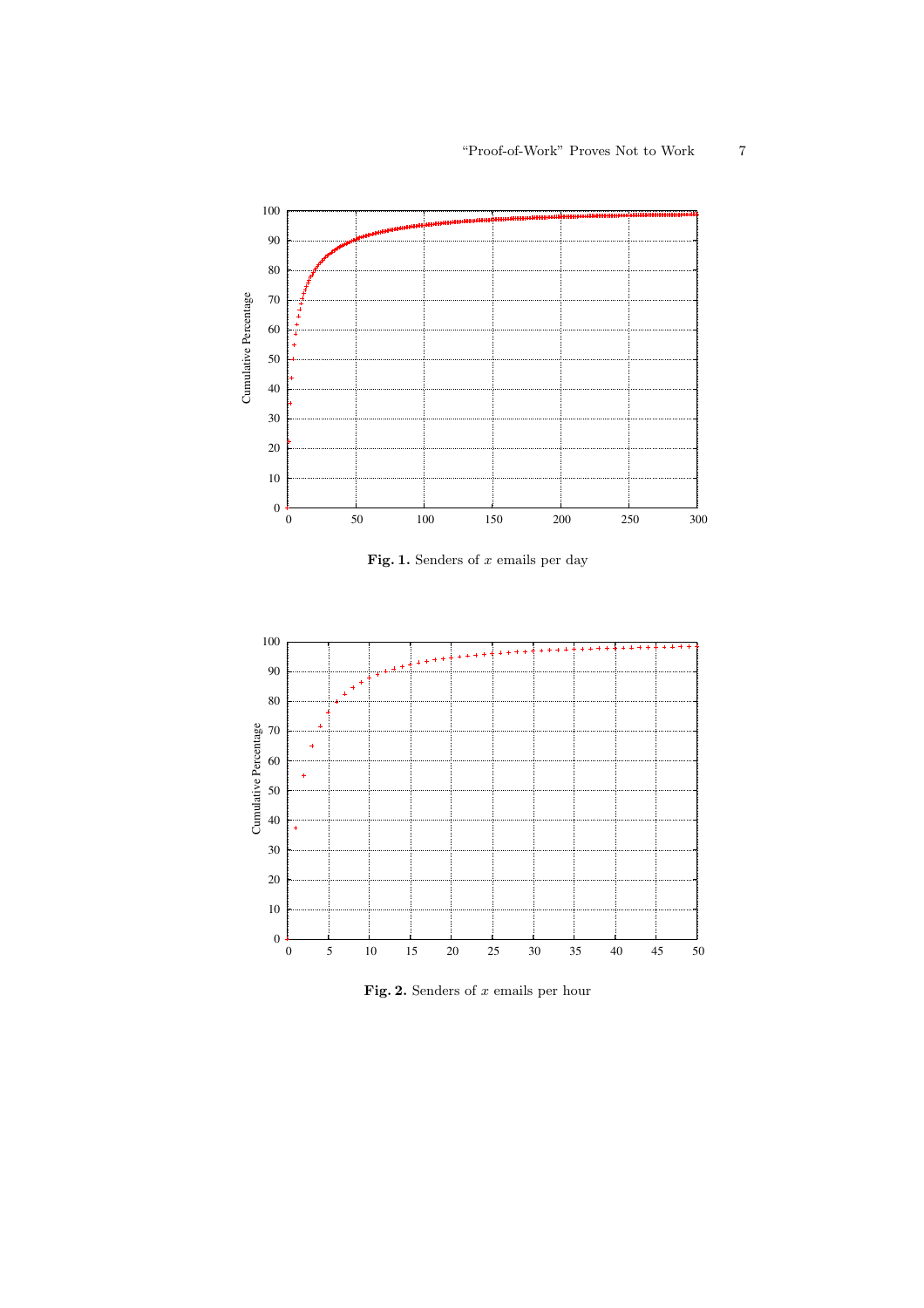The position is considerably worse if we consider hourly sending rates as presented in Figure 2. We plot how many emails each customer sent during any hour that they were active. We must assume that the spammers will be running 24 hours a day, so we need to restrict them, by the calculations above, to 73 or 11 emails per hour. However, many users will only switch on their machines shortly before they actually send their email. As can be seen, the proof-of-work scheme would now inconvenience 1% or 13% of legitimate email users.

### 5 Conclusions

We have presented two different methods of calculating the limits to be placed on the sending of spam. If we try to make it uneconomic to send spam then we must restrict senders to 1,750 messages a day. Alternatively, the limit must be 250 messages a day if we want to reduce spam to 1% of normal email, but assume that the spammers can steal the efforts of a million compromised machines.

None of our analysis goes into the nature of the puzzles that need to be solved, nor in absolute terms how fast they can be tackled. However, the spammers will select "fast" machines and real senders may only have "slow" machines, so for comparison purposes, the 1,750 value should be set lower by the factor of four in solving-time variation that the best known puzzle systems currently achieve.

Unfortunately, the limits we would wish to set are of the same order of magnitude as global averages for usage. Not surprisingly therefore, examining the variations of email sending by some real users showed that significant numbers of them would be unable to provide "proof-of-work" for all the legitimate email that they currently send, making the system completely infeasible to deploy.

We conclude that proof-of-work, on its own, it is not a panacea for fighting spam unless the spammer's cost base can be significantly increased and the number of insecure end-user machines is significantly reduced. For proof-of-work schemes to be plausible one would be looking for many orders of magnitude between the work done by the "good guys" and that achievable by the "bad guys". We are also concerned that some of the other situations where proof-ofwork has been proposed have not been properly analysed to consider how much money the bad guys can spend and how many resources they might steal.

What might work against spam? Systems based on human effort ("captchas") have different types of costs than cryptographic puzzles. It is also possible that a hybrid scheme will be of value, where proof-of-work is only used occasionally. For example, Gabber et al [11] have a scheme for creating "extended email addresses" which can be revoked when abused. We leave analysis of such schemes to future work – fully expecting to be able to debunk some further proposals by the simple application of real-world measurements and values.

# Acknowledgements

We wish to thank the anonymous reviewers for reminding us to include calculations for spammer's salaries and for their numerous other helpful comments. We